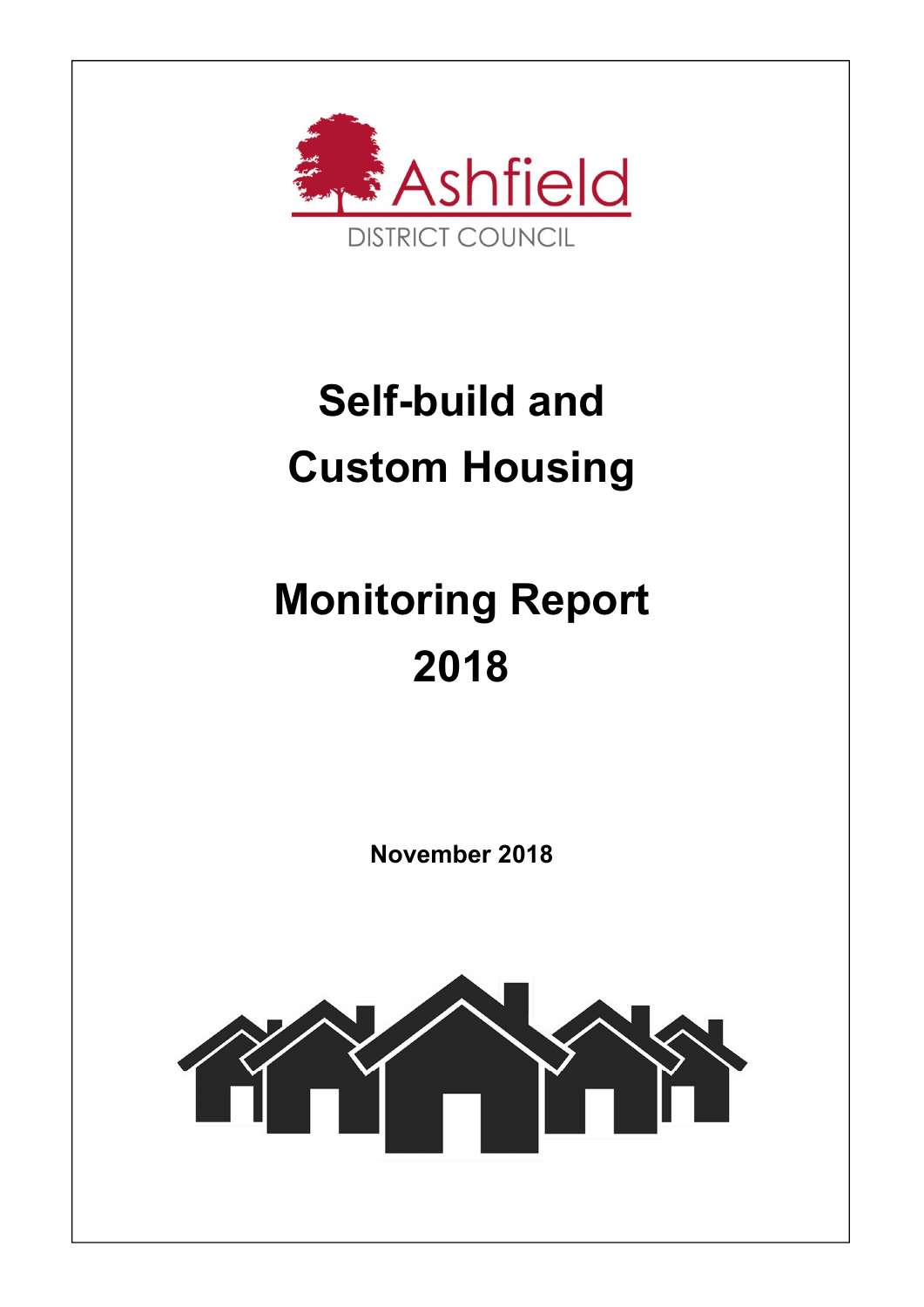#### 1.0 Introduction:

- 1.1 The Self-build and Custom Housing Act 2015 (as amended by the Housing and Planning Act 2016) places a duty on Local Authorities to keep a register of individuals and associations of individuals who wish to acquire serviced plots of land in their area for their own self-build and custom-build housing, and to publicise their register.
- 1.2 Ashfield District Council shares a joint register with Mansfield and Newark & Sherwood District Councils, as they are within a shared housing market area. You can access the register and further information by clicking here.
- 1.3 Furthermore, section 2A of the Self-build and Custom Housing Act 2015, places a duty on Local Authorities to give suitable development permission for enough serviced plots of land to meet the demand for self and custom build housing, as identified on its register, in a given base period. The third base period in relation to this is for those entered onto the register during the period 31<sup>st</sup> October 2017 to 30<sup>th</sup> October 2018. Local Authorities can only take into account development permissions that have been granted during each base period.
- 1.4 A development permission is considered suitable if it is development that could include self-build and custom housing.
- 1.5 Further guidance regarding the definition of serviced plots and how authorities should assess the land which is available to meet the demand, is provided in the Self-build and Custom Housebuilding section of the Planning Practice Guidance.
- 1.6 Unfortunately, the monitoring base period set out for self-build and custom housebuilding does not match the standard monitoring period for the Annual Monitoring Report, produced by the authority, which are based on financial years. Therefore going forward, monitoring details for each base period, which ends in October, will be reported in the Monitoring Reports produced after the end of that financial year.

### 2.0 The Self-build and Custom Housing Register:

2.1 The Self-build and Custom Housebuilding Register was established in April 2016 and the first base period ran between  $1<sup>st</sup>$  April and  $30<sup>th</sup>$  October 2016. Future periods will run from 31<sup>st</sup> October until 30<sup>th</sup> October the following year. Total demand should be assessed over 3 base periods, as each relevant authority has 3 years to meet the demand to permission an equivalent number of plots of land which are suitable for self-build and custom housebuilding.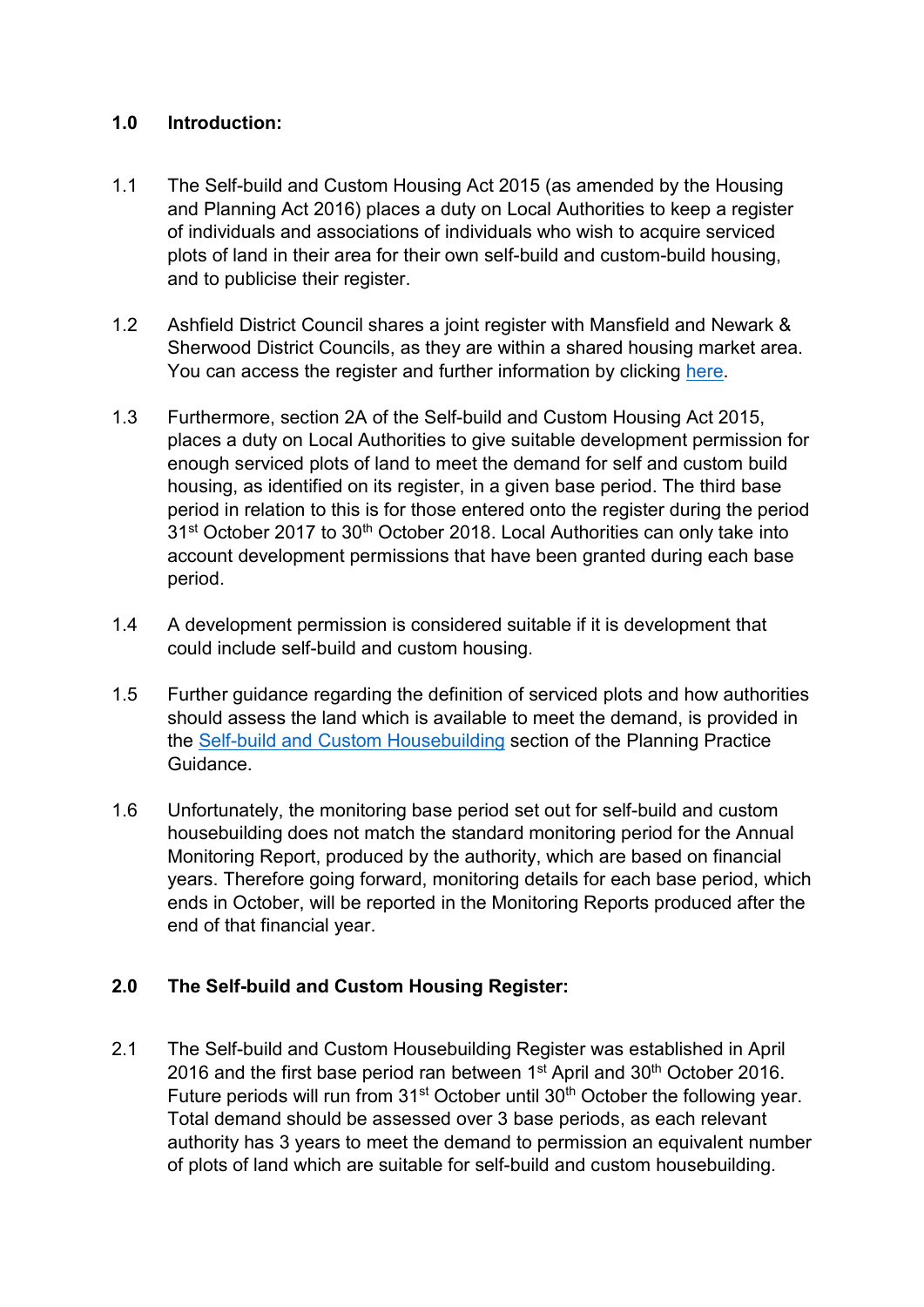2.2 The following headline data can therefore be provided:

| Total Entries on Register between 31st Oct 17 & 30th Oct 18 |  | 9              |  |
|-------------------------------------------------------------|--|----------------|--|
| <b>Types Of Applicant</b>                                   |  |                |  |
| As an individual or household                               |  | 9              |  |
| As a group/association                                      |  | $\Omega$       |  |
| <b>Current Housing Tenure</b>                               |  |                |  |
| <b>Owner Occupied</b>                                       |  | 7              |  |
| <b>Private Rented</b>                                       |  | $\overline{2}$ |  |
| Living with Parents                                         |  | 0              |  |
| <b>Preferred Type of Dwelling</b>                           |  |                |  |
| Detached                                                    |  | 8              |  |
| <b>Bungalow</b>                                             |  | $\overline{4}$ |  |
| <b>Not Decided</b>                                          |  | $\Omega$       |  |
| <b>Preferred Number of Bedrooms</b>                         |  |                |  |
| 1 bed                                                       |  | 1              |  |
| 2 bed                                                       |  | $\overline{2}$ |  |
| 3 bed                                                       |  | $\overline{4}$ |  |
| 4 bed                                                       |  | 3              |  |
| 5 bed                                                       |  | 1              |  |
| <b>Undecided</b>                                            |  | $\overline{0}$ |  |
| <b>General Location Preference</b>                          |  |                |  |
| <b>Hucknall Area</b>                                        |  | 1              |  |
| <b>Kirkby Area</b>                                          |  | 0              |  |
| <b>Sutton Area</b>                                          |  | $\overline{2}$ |  |
| Rurals Area (Jacksdale, Selston                             |  | 3              |  |
| & Underwood)                                                |  |                |  |
| <b>Whole District</b>                                       |  | $\overline{2}$ |  |
| Did not Specify                                             |  | $\overline{2}$ |  |

- 2.3 A total of 9 individuals have been accepted on to the register during the third monitoring period, with no groups/associations registering interest. As this is a joint register, 4 individuals expressed an interest in self-build anywhere within the 3 Districts, 1 individual expressed an interest in building in the Ashfield or Mansfield Districts, with the remaining 4 individuals interested in self-build within this District. Those who have not registered an interest in Ashfield have not been included in the figures above.
- 2.4 It should be noted that the figures for general location preference are greater than the sum of plots required as applicants to the register can choose as many of the Districts 15 towns and villages as they wish. For the purpose of monitoring however, an expressed interest on the register, is recorded as 1 required plot.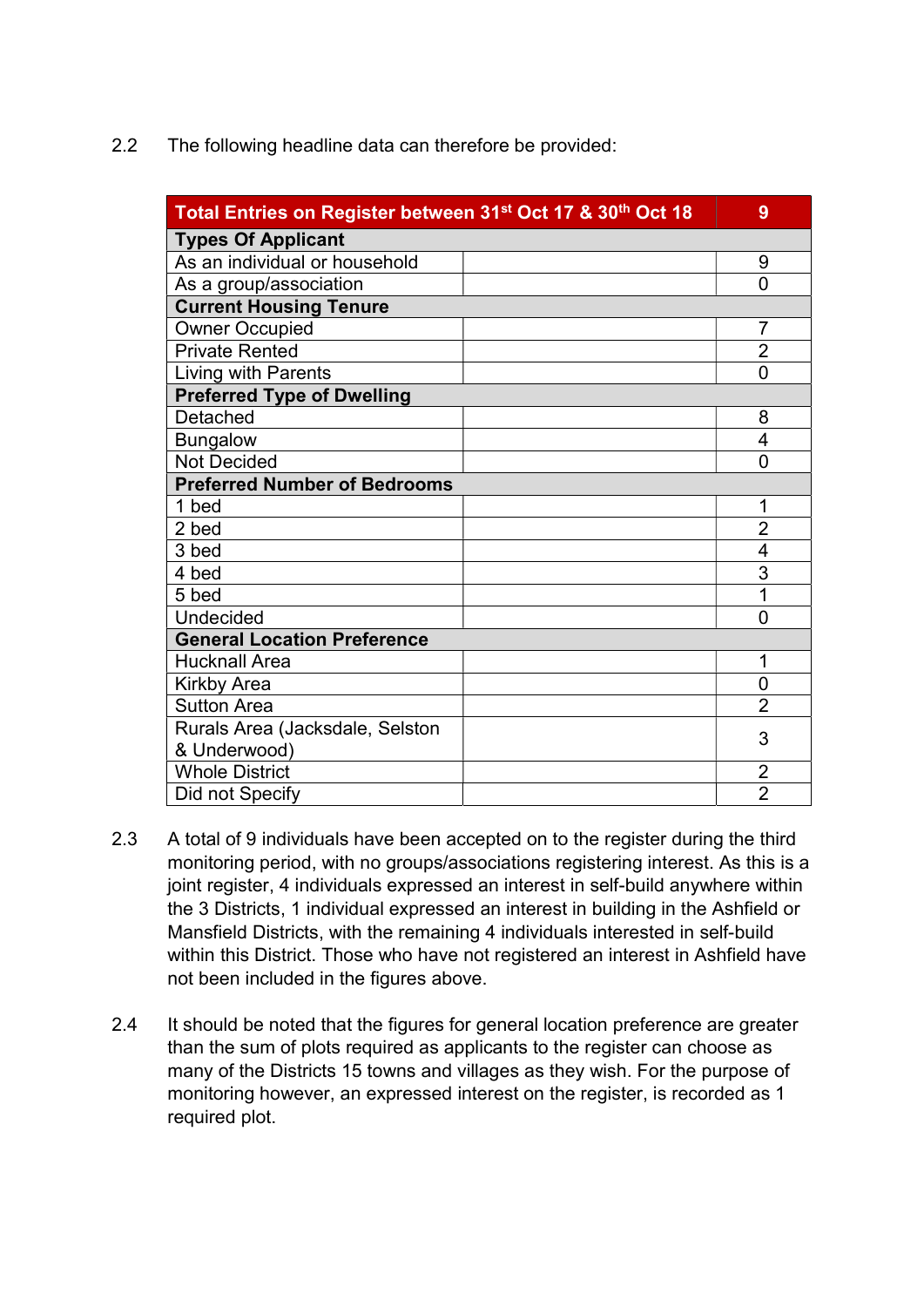#### 3.0 Duty to Grant Planning Permission:

- 3.1 As noted in paragraph 1.3 above, Local Authorities should give suitable development permission for enough serviced plots of land to meet the demand for self and custom build housing as identified on its register in a given period. Local Authorities have a period of 3 years from the end of the base period in which to do this.
- 3.2 A permission is regarded as suitable, if it is a permission in relation to a particular plot of land that could include self or custom housebuilding. There is no requirement for Local Authorities to disaggregate the supply to meet demand in specific parts of a Local Authority area.
- 3.3 For the purpose of assessing the supply to meet this duty, it is considered that small sites of 1-2 dwellings granted permission during the Monitoring period of 31<sup>st</sup> October 2017 to 30<sup>th</sup> October 2018, could be developed in whole or as part of a self-build or custom-build plot, and would therefore be considered suitable in accordance with planning policy guidance. Whilst plots on larger sites could come forward, it is more likely house builders would develop these plots before being offered to the market. Only where plots are specifically put forward for self-build or custom housebuilding on sites of 3 dwellings or more, will they be counted towards supply.
- 3.4 A total of 28 dwellings were granted permission on sites of 1 or 2 dwellings in 2017/18. Detail of all sites with permission are included within Appendix A of this report. The number of permissions grated within the Monitoring period are considered to be more than sufficient to meet the demand identified on the register during the respective base period.
- 3.5 The duty required by Section 2A of the 2015 Self Build and Custom Housebuilding Act (as amended by the 2016 Housing and Planning Act) is therefore considered to have been met.
- 3.6 As this is the third monitoring base period, a summary of the first three base periods is outlined in Appendix B to clearly demonstrate that the Council has consistently met demand.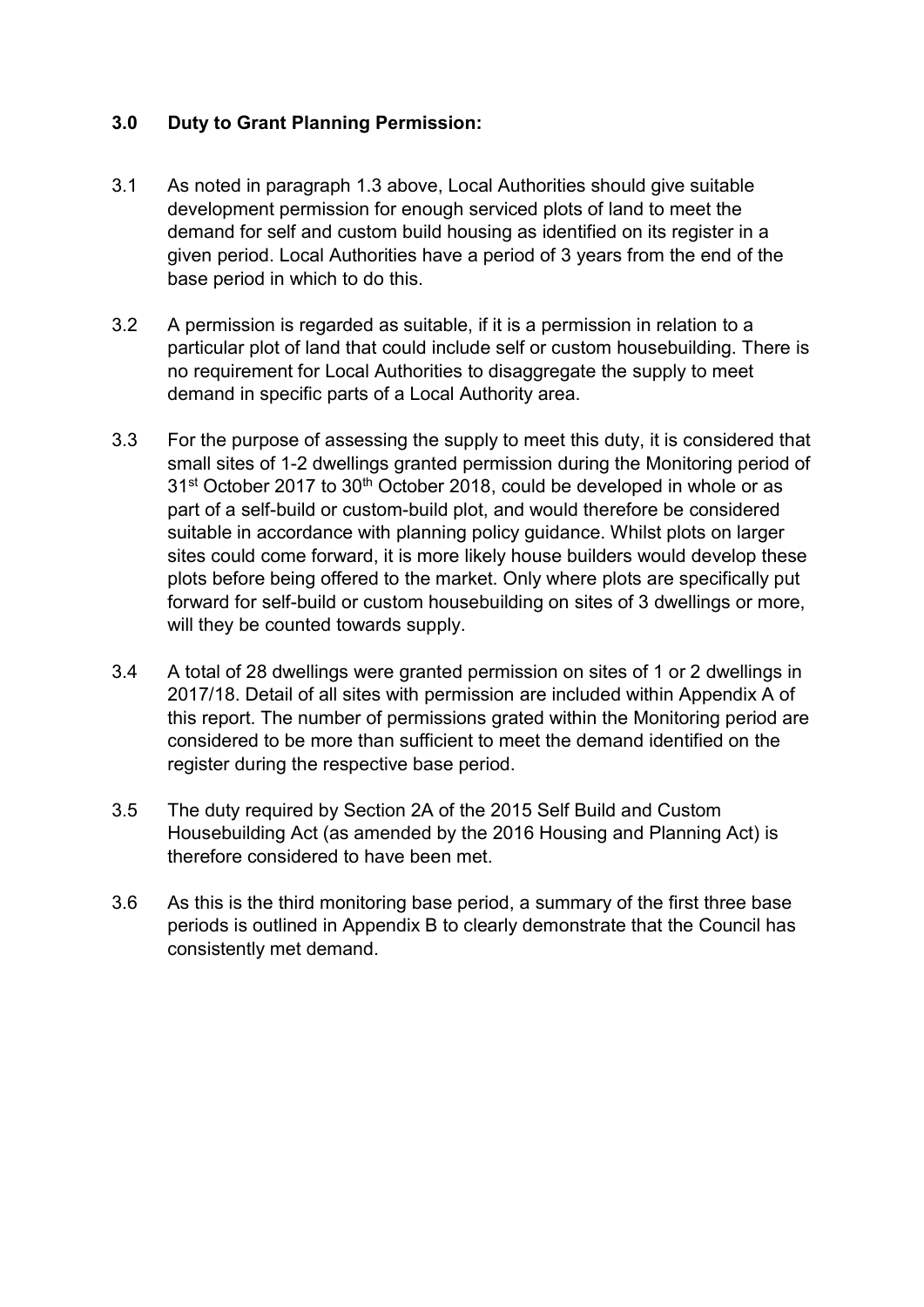Appendix A – Permissions granted for suitable sites between 31<sup>st</sup> October 2017 – 30th October 2018.

| <b>Application Number</b> | <b>Date Permission Granted</b> | <b>Number of Dwellings</b> |
|---------------------------|--------------------------------|----------------------------|
| V/2016/0781               | 27/11/2017                     | $\mathbf 1$                |
| V/2017/0551               | 05/01/2018                     | 1                          |
| V/2017/0576               | 28/11/2017                     | 1                          |
| V/2017/0680               | 01/02/2018                     | 1                          |
| V/2017/0705               | 06/02/2018                     | $\overline{2}$             |
| V/2018/0714               | 15/03/2018                     | 1                          |
| V/2018/0004               | 13/02/2018                     | 1                          |
| V/2018/0064               | 18/04/2018                     | 1                          |
| V/2018/0066               | 05/03/2018                     | 1                          |
| V/2018/0069               | 12/03/2018                     | 1                          |
| V/2018/0106               | 18/05/2018                     | $\overline{2}$             |
| V/2018/0183               | 01/05/2018                     | 1                          |
| V/2018/0244               | 08/06/2018                     | 1                          |
| V/2018/0249               | 14/06/2018                     | $\overline{2}$             |
| V/2018/0287               | 28/06/2018                     | 1                          |
| V/2018/0299               | 20/06/2018                     | 1                          |
| V/2018/0395               | 10/08/2018                     | $\overline{2}$             |
| V/2018/0427               | 22/08/2018                     | 1                          |
| V/2018/0428               | 31/08/2018                     | $\overline{2}$             |
| V/2018/0430               | 30/08/2018                     | $\overline{2}$             |
| V/2018/0526               | 18/09/2018                     | 1                          |
| V/2018/0554               | 24/09/2018                     | 1                          |
| <b>Total</b>              |                                | 28                         |